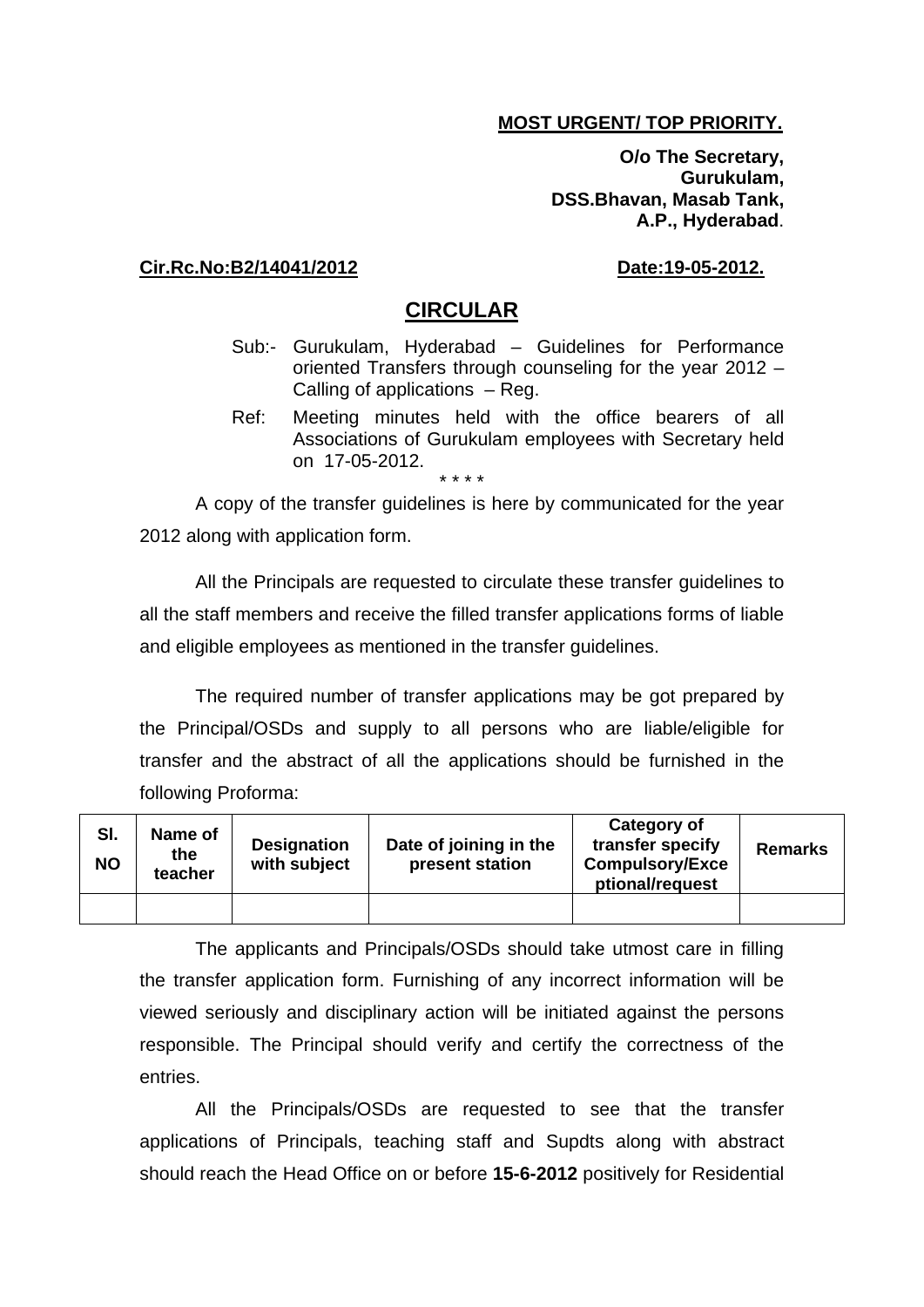Schools and RJCs. The transfer application for counseling would be accepted in H.O. from **21-5-2012 to 15-6-2012 by 5 PM.** 

 The Principals/OSDs are hereby directed to indicate the leave vacancies (cadre-wise) exceeded by one year except the vacancy against Maternity leave. Regarding the vacancies against deputations (out of the Gurukulam) to other departments including KGBVs and OD to Other Institutions , and Mini Gurukulams are also to be indicated in their institutions. Also the TGTs working against the post of PGTs subject wise in their respective institutions.

 All the persons eligible for transfer as per guidelines shall compulsorily apply for transfer failing which they loose their opportunity of counselling. Such persons will be transferred and posted to any of the places by Gurukulam on administrative grounds.

It is also to inform that the conduct of transfers through counselling to the cadres of Principals/J.Ls/P.D© would be taken up on Zonel basis which are state cadre till now, subject to finalisation of zone allotment and promotions to these cadres.

The schedule for counselling for transfers will be intimated after issuing of the G.O. from Government.

| SI.<br>No. | <b>Schedule description</b>                   | Date indicated       |  |
|------------|-----------------------------------------------|----------------------|--|
|            | Last date for receiving transfer applications | 15-06-2012 by 5 P.M. |  |

This should be treated as most urgent and attended to on priority. Any deviation in this regard shall be viewed seriously. The transfer counselling guidelines are also available in www.aptwgurukulam.gov.in

Encl: 1.Transfer Guidelines through counselling 2. Application form.

 Sd/- **Secretary** 

To

All the Principals of APTWRS/URJCs/RJCs in the state. All the Project Officers/Addl. J.C.s in Non ITDA districts for favour of information. All D.D (TW), ITDAs/ DTWOs of Non-ITDA districts. Copy to all sections of Gurukulam.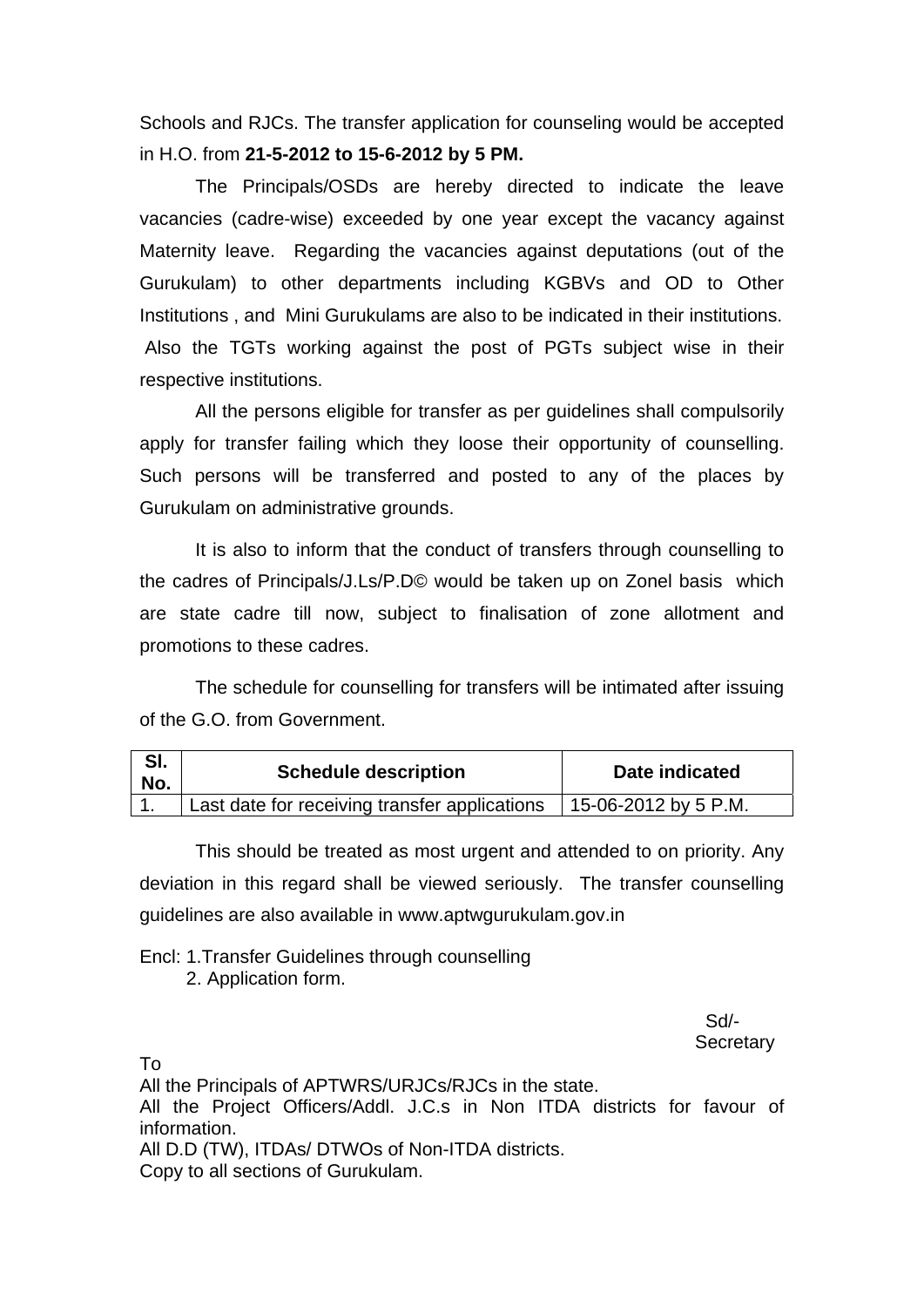#### **DRAFT GUIDE LINES FOR TRANSFER COUNSELLLING FOR THE YEAR 2012**

## GUIDELINES FOR TRANSFERS THROUGH COUNSELLING FOR THE PRINCIPALS /TEACHING & NON-TEACHING STAFF IN GURUKULAM INSTITUTIONS FOR THE YEAR 2012.

1. The guidelines are prepared for regulating transfers of all teaching staff (i.e., Principals, JLs, PD(c), PGT, TGT, PD(s), PET and Superintendents (Non-teaching) on performance-oriented transfer policy through counselling.

# **2. ELIGIBILITY FOR TRANSFERS THROUGH COUNSELLING:**

The following will be eligible for transfers:

#### **i) COMPULSORY TRANSFERS:**

- **a)** The employees who have completed the period of **(6)** years of service in particular station as on **1st June of 2012.**
- **b)** Transfer of a spouse on the request of another spouse during counselling to post them together in one School / Place.
- **c)** A spouse case under transfer counselling will be considered once on completion of 6 years only to one of the spouse and not in every year.
- **d)** All the spouse cases will be considered on par with Govt. norms.

#### **ii) ADMINISTRATIVE TRANSFERS:**

Transfers on account of administrative grounds i.e., disciplinary cases or redeployment of surplus manpower or in public interest or for sharing shortage of staff.

#### **iii) REQUEST TRANSFERS:-**

The following are eligible to apply for request transfers:

- a) Employees who have completed minimum period of **(2)** years at a particular station as on **1st June of 2012.**
- b) Employees who are due to retire with-in (2) years as on the date of eligibility for transfer counselling on 31st May, 2012**.**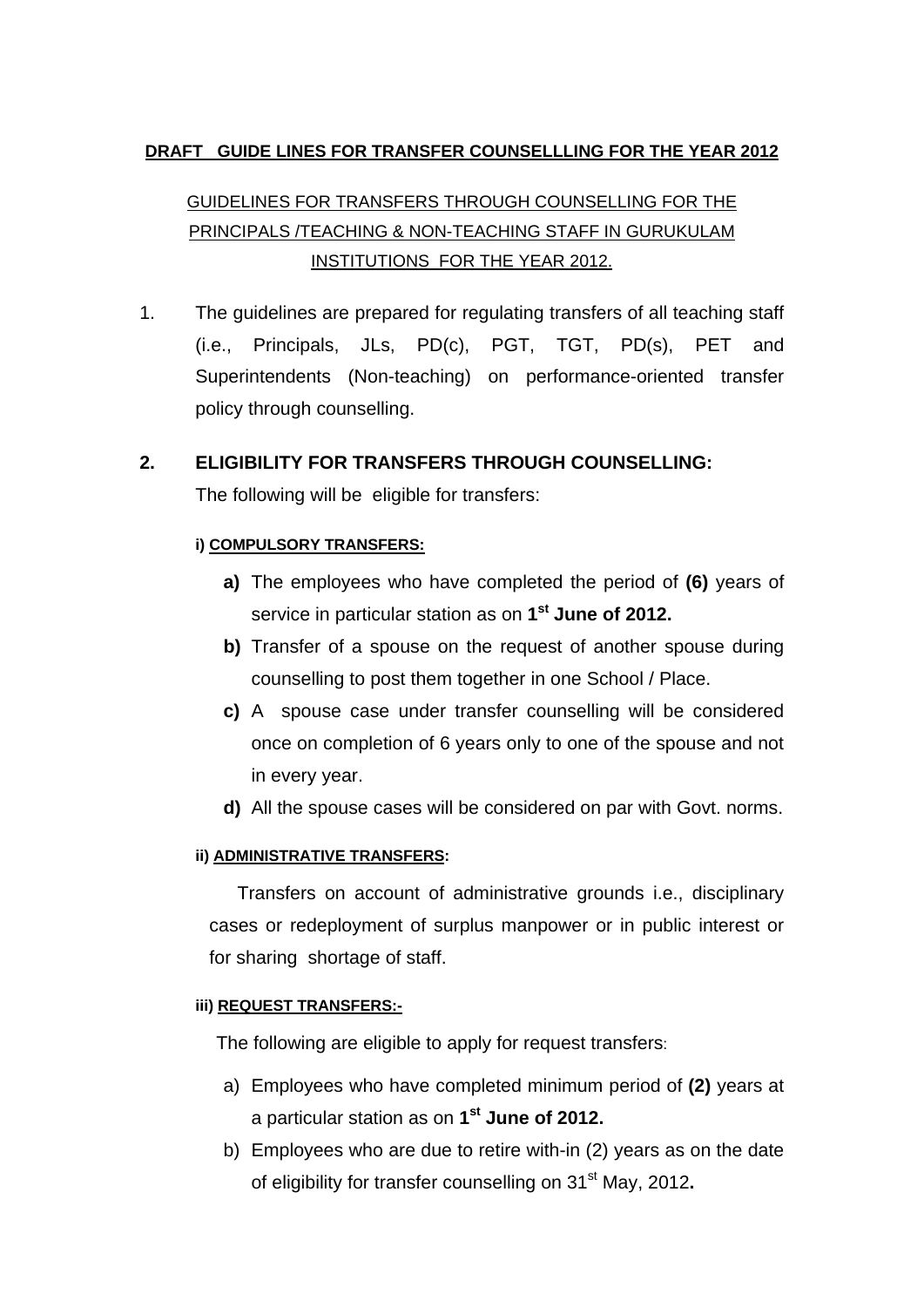#### **iv) EXCEPTIONAL TRANSFERS:**

Male Teachers below (50) years of age working in Girls institutions will be transferred to accommodate lady teachers. It will be observed strictly.

#### **3. No mutual transfers will be considered.**

#### **4. PERIOD OF STAY:**

The Principals, Teaching staff and Superintendents who have completed (**6)years** of stay in a particular station as on **1st June of 2012** shall be liable for compulsory transfer.

#### **5. CALENDAR FOR TRANSFERS:**

a. The schedule of transfers through counselling and other relevant instructions are given in the circular along with application and guidelines. No transfers shall be made there-after during the year 2012-13 and no relaxations would be entertained.

 **b.** No deputations shall be entertained during this year.

#### **6. TRANSFERS PROCEDURE** :

6.1 The transferring authority will prepare and publish a list of eligible candidates liable for transfer including the request transfers along with entitlement points of each candidate. The lists will be prepared subject wise for each category of post basing on the unit of appointment i.e., State-wise or Zone-wise or District-wise as the case may be in descending order of total entitlement points. In case of tie in entitlement points, the seniority of the individual shall be taken into consideration from the date of his/her transfer through counselling during the previous years. . The vacancies available for counselling will also be displayed. The vacancies arising due to retirements by **31st May , 2012** would be part of the vacancies for counselling. The places of employees applied for counselling will be treated as arising vacancy.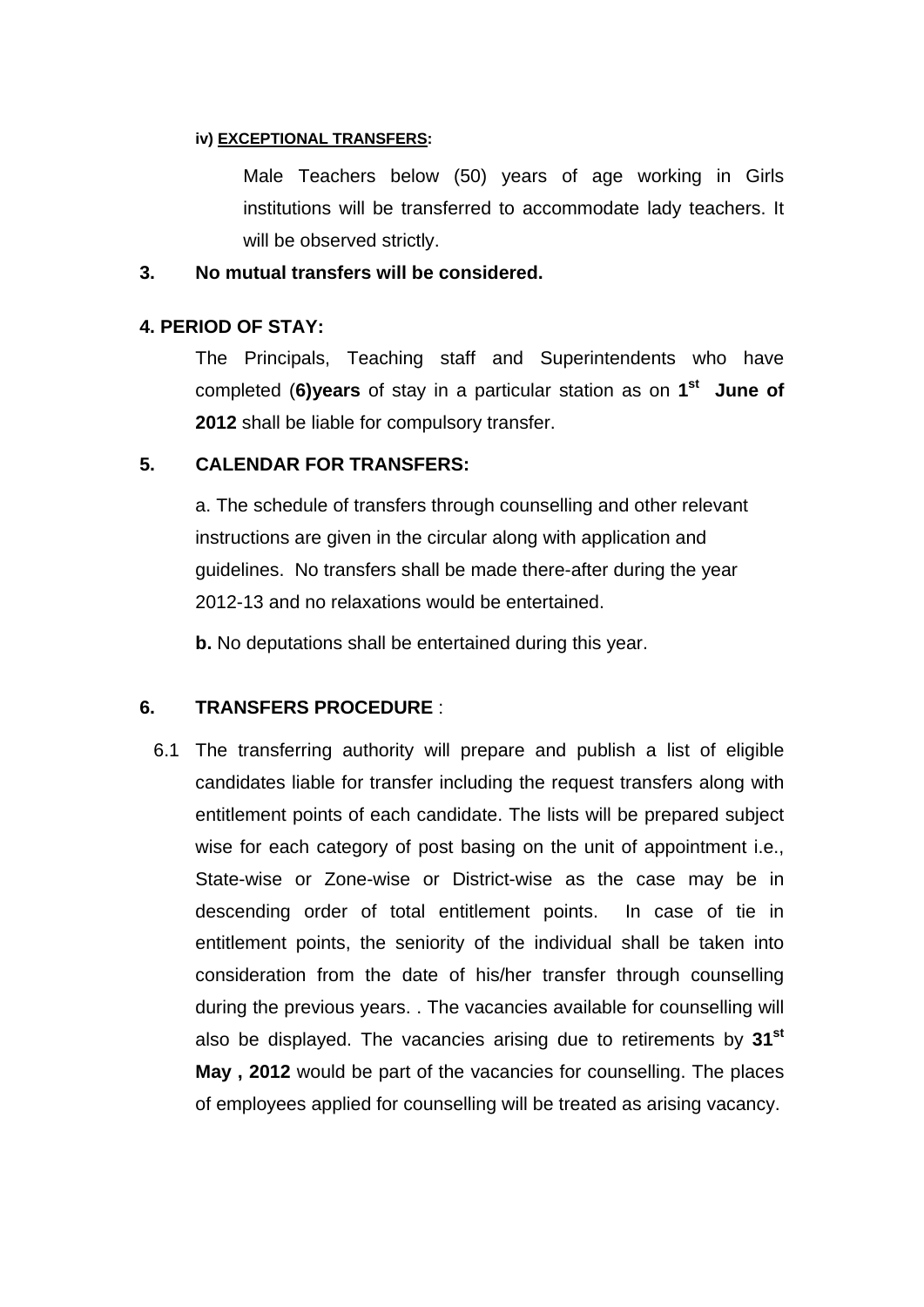- **6.1(a)** The leave vacancies for more than a year will be treated as vacancy.
	- **(b) (i)**The deputation to other Departments including KGBVs, Mini Gurukulams are deemed to be cancelled.  **(ii**) The posts of the persons those who are on deputation/OD will be shown as clear vacancy.  **iii)** The posts where TGTs are working against PGT posts will be

shown as vacancy.

- 6.2 The transferring authority or his nominee shall conduct the counselling. The applicant will be asked to choose any one of the vacancy available at the time of his /her chance subject to the condition stipulated in Para 8b.
- 6.3 Among the notified vacancies, the vacancies in Girls' institutions will be first filled with willing women employees in the order of merit of entitlement points. If still vacancies in girls institutions are left, they will be filled with willing male employees above (50) years of age as on **1st June of 2012** in the order of merit of entitlement points. This process will continue till all the vacancies in girls institutions are filled or till the employees of above 50 years of age are exhausted, whichever is earlier. However, Female and Male Teachers above 50 years of age shall not be permitted to opt for boys institutions while filling the vacancies of girls institutions. They can opt for vacancies of Boys institutions during their turn in general merit of entitlement points along with other persons.
- 6.4 The remaining vacancies in girls institutions, if any, and the vacancies of boys institutions will be filled with the remaining employees in the order of merit of entitlement points.
- 6.5 In the process of counselling, if an employee under spouse case opts for a place at his/her turn, the other spouse also shall attend and submit willingness at the same time. No separate entitlement points will be given under spouse case with in the Zone of consideration.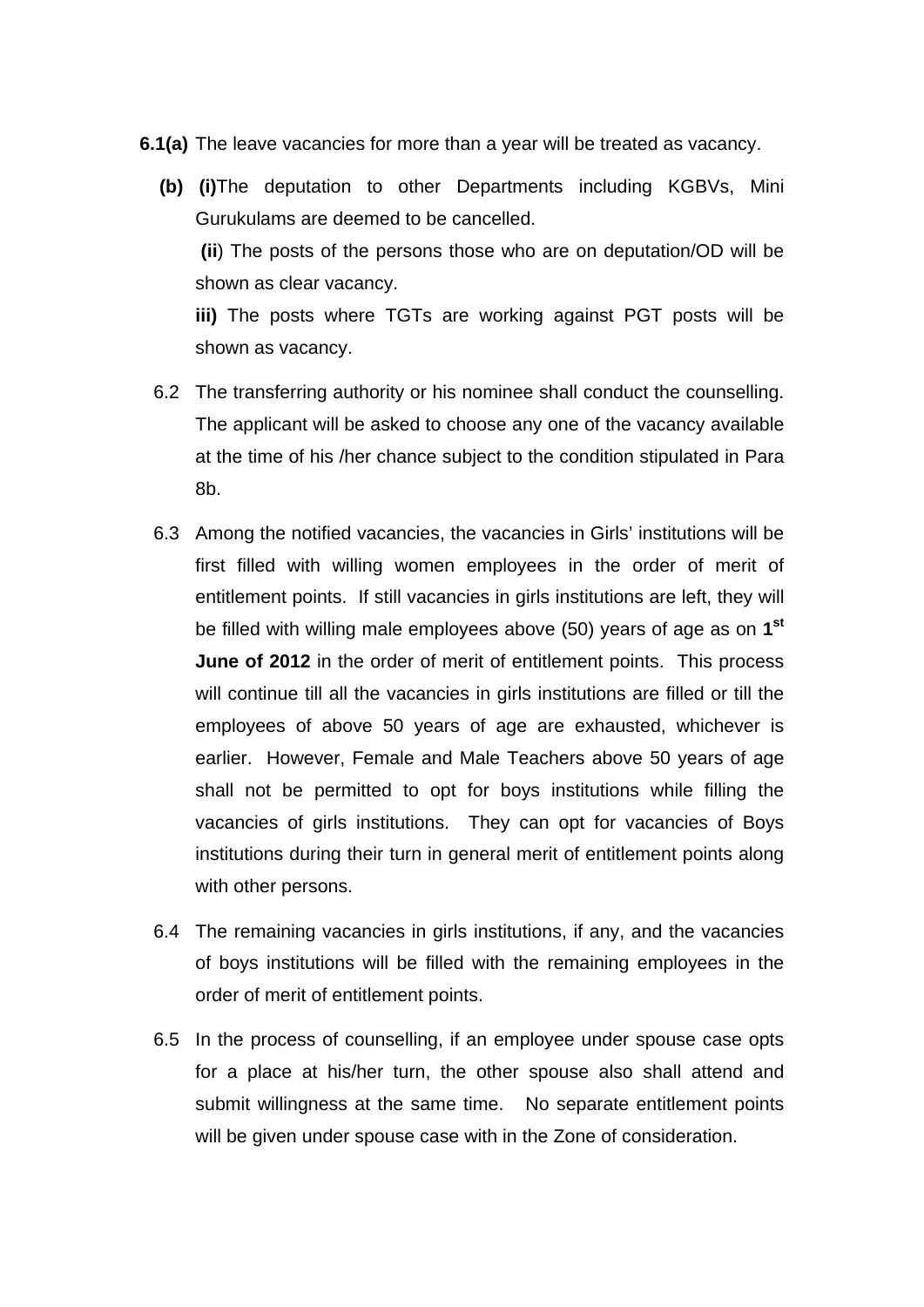- 6.6 The transferring authority after completion of the counselling process shall issue transfer orders. If any person fails to attend counselling, the transferring authority has the right either to retain or transfer the candidate in any of the leftover vacancies. Those eligible for transfer counselling under compulsory transfer are liable for disciplinary action they will be considered for posting on Administration grounds as per the decision of the competent authority
- 6.7 The priority in counselling shall be as follows:
	- a. Female candidates opting for girls institutions.
	- b. Male candidates above 50 years age opting for girls institutions.
	- c. Spouses cases under compulsory category /Cadre.
	- d. persons suffering from serious medical cases i.e., (either self or spouse or dependent children and dependent parents) of Cancer, Heart Operations, Neurosurgery, Bone TB, Kidney transplantation to places where such facilities are available, interms of the Govt Orders.
	- e. Other spouse cases.
- 6.8. The employees who have applied for request transfer cannot claim for retention, even, if they fail to get a place of their choice during counseling. However, they can opt for the same place during their turn, if the vacancy still exists at that time. Those applied under request transfer one required for shifting of place due to exhibition of arising vacancies in filling of the transfer counseling . If the vacancy still vacant he /she will be considered.

#### **7. APPEAL AGAINST TRANSFERS :**

- a. An appeal on the a transfers ordered by Project Officer, ITDAs/AJCs in Non-ITDA districts shall be appeal to the Secretary of APTWREIS within 15 days from the date of receipt of such orders.
- b. The appeal on transfer orders to consider by the Secretary, Gurukulam, shall be the Chairman of APTWREI Society within 15 days from the date of receipt of such orders.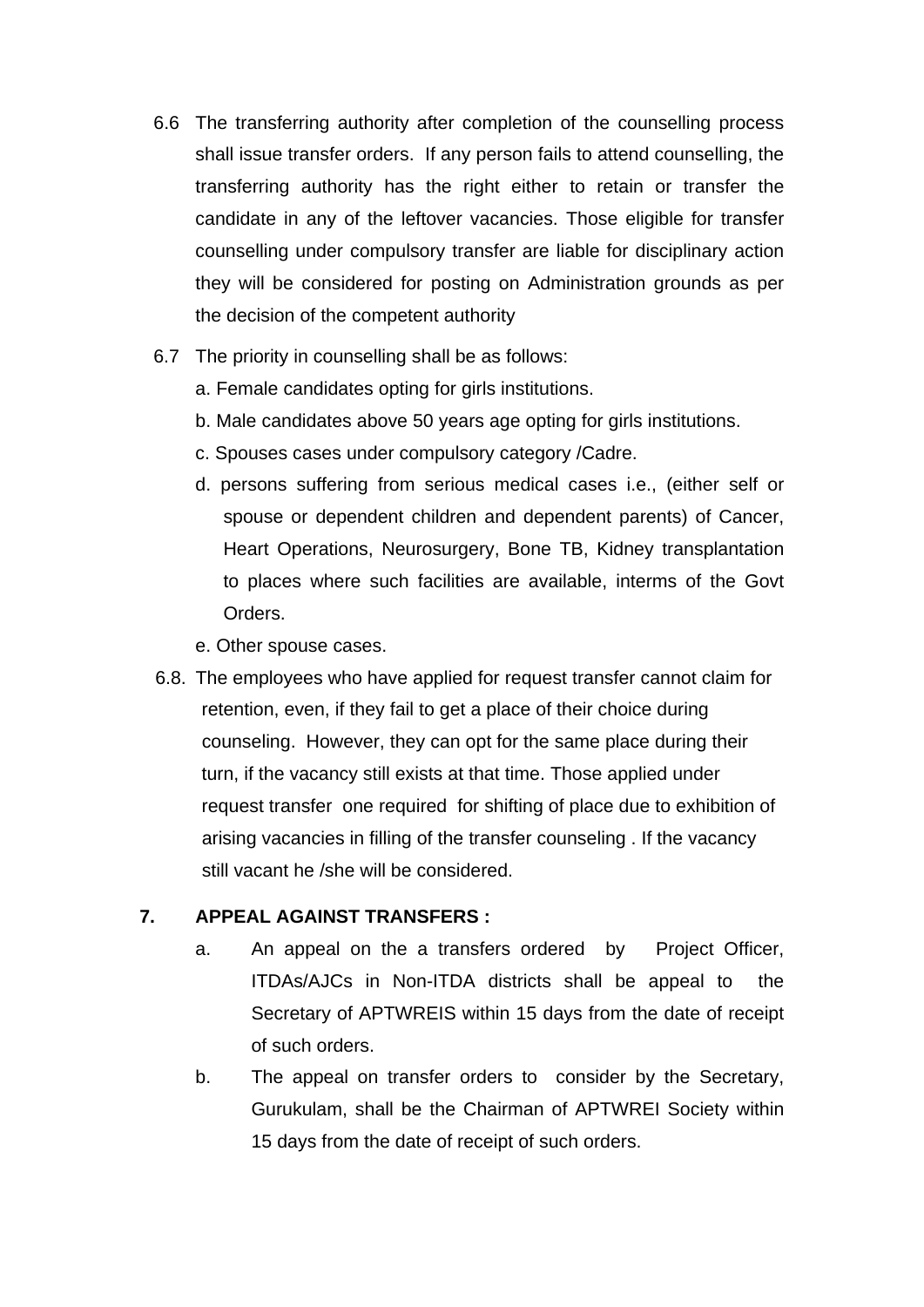- c. All such appeals shall be disposed off within 30 days from the date of receipt of appeal.
- d. Chairman/ Secretary may at his discretion stay the implementation of any transfer order passed by the Project Officer, ITDAs pending disposal of the appeal.

#### **8. OTHER CONDITIONS:**

- a. An employee reporting to duty after leave shall be posted to any other place wherever vacancy exists.
- b. The Principals, Jr. Lecturers and Phy. Directors(Colleges) shall not be posted in their native Mandal. The staff whose unit of appointment is zone shall not be posted in their native Mandal.

#### **9. ENTITLEMENT POINTS FOR GIVING WEIGHTAGE IN CONSIDERATION OF TRANSFERS:**

#### *a) PROFESSIONAL PERFORMANCE: (20 Points)*

#### **i) OVER ALL RESULTS:**

A Teacher/Jr.Lecturer may be teaching any class. The overall total No. of students taught by him in the previous academic year and the overall pass percentage will be taken into account and the entitlement points will be given based on the total quantum of the results as indicated below:

| <b>PERCENTAGE</b><br><b>OF PASS</b> | <b>ENTITLEMENT POINTS</b><br><b>IN PTG SCHOOLS</b> | <b>ENTITLEMENT POINTS</b><br><b>IN GENERAL S.T</b><br><b>SCHOOLS</b> |  |  |
|-------------------------------------|----------------------------------------------------|----------------------------------------------------------------------|--|--|
| $0 - 34$                            | -1                                                 | $-2$                                                                 |  |  |
| $35 - 49$                           |                                                    |                                                                      |  |  |
| $50 - 59$                           | 2                                                  |                                                                      |  |  |
| $60 - 74$                           | 4                                                  | 2                                                                    |  |  |
| $75 - 89$                           | 6                                                  | 4                                                                    |  |  |
| $90 - 94$                           | 8                                                  |                                                                      |  |  |
| 95-100                              | 10                                                 | 10                                                                   |  |  |
|                                     |                                                    |                                                                      |  |  |

**ENTITLEMENT POINTS**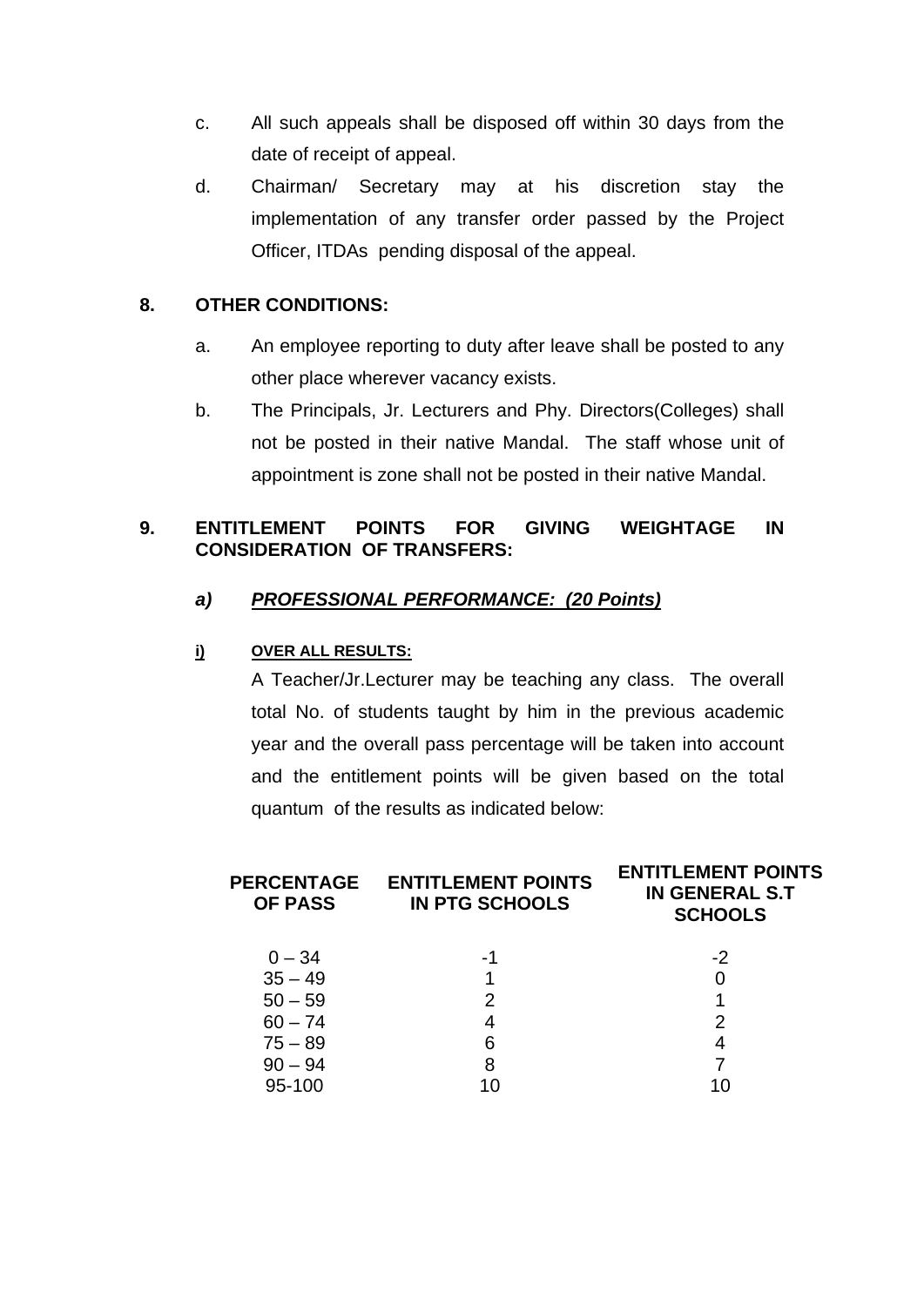#### ii) **WEIGHTAGE FOR QUALITY OF RESULTS:**

The average score of all the students in the subject taught by the Teacher/Jr.Lecturer in the previous academic year will be converted into the percentage mean score and gives entitlement points as under

| <b>PERCENTAGE MEAN</b><br><b>SCORE</b> | <b>ENTITLEMENT POINTS</b><br><b>IN PTG SCHOOLS</b> | <b>ENTITILE POINT IN</b><br><b>GENERAL S.T</b><br><b>SCHOOLS</b> |
|----------------------------------------|----------------------------------------------------|------------------------------------------------------------------|
| $0 - 34$                               | $-2$                                               | -3                                                               |
| $35 - 49$                              | 2                                                  |                                                                  |
| $50 - 59$                              |                                                    | 3                                                                |
| $60 - 74$                              | 6                                                  | 5                                                                |
| $75 - 89$                              | 8                                                  |                                                                  |
| $90 - 94$                              | 9                                                  | 8                                                                |
| 95 - 100                               | 1በ                                                 |                                                                  |

**NOTE: -** If more than one Teacher/Jr.Lecturer has shared a particular subject in teaching, the same result and consequent entitlement points will be allowed to all the Teachers/Jr.Lecturers who jointly dealt the subject.

#### *b) WEIGHTAGE FOR PLACE OF STAY: (5) points*

In respect of the persons working in the Institutions located in 'C' category are considered weightage for **(5)** points for this year only . This is applicable for the transfers under request, Compulsory and Exceptional categories. The list of "C" category institutions is below.

| SI.<br>No | <b>District</b> | <b>C</b> Category                                                                                                                                                                                                                                                        |
|-----------|-----------------|--------------------------------------------------------------------------------------------------------------------------------------------------------------------------------------------------------------------------------------------------------------------------|
| 1         | Srikakulam      | 1). Peddamadi (RJC)(B)<br>2). Peddamadi RS (B)<br>3). Malli (RS) (B)                                                                                                                                                                                                     |
| 2         | Vizianagaram    | <b>NIL</b>                                                                                                                                                                                                                                                               |
| 3         | Visakhaptnam    | 4). Pedabayalu RS (B)<br>5). Pedabayalu RJC (B)<br>6).G.Madugula RS (G)<br>7).G.Madugula RJC (B)<br>8). Koyyuru RS (G)<br>9). Koyyuru RJC (G)<br>10). Upper Sileru RS (B)<br>11). Gummakota RS (B)<br>12). Chinthapally RJC-G)<br>at G.K. Veedhi.<br>13 G.K. Vedhi RS(G) |
| 4         | East Godavari   | 14).Y.Ramavaram RS(G)                                                                                                                                                                                                                                                    |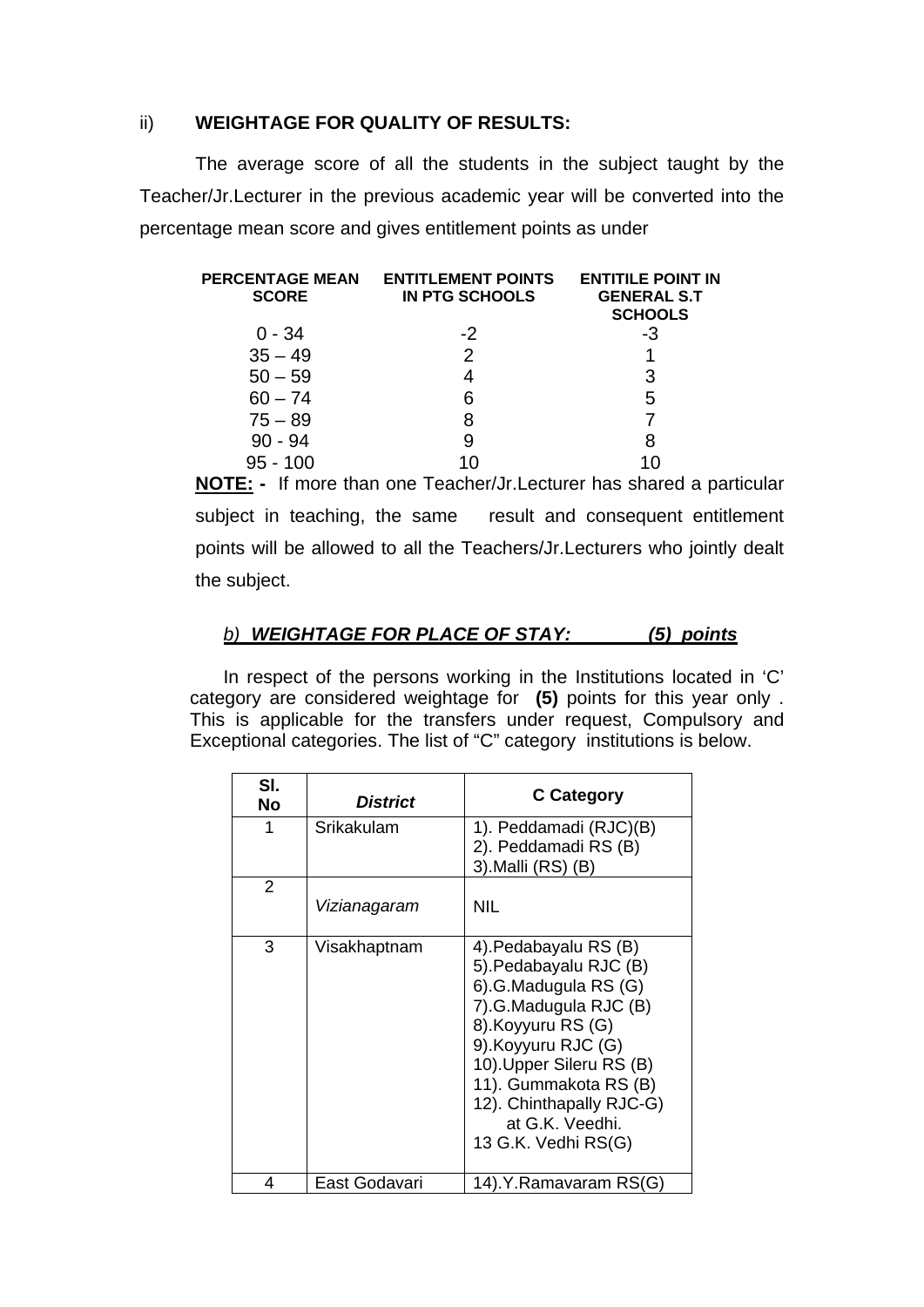| SI.<br><b>No</b> | <b>District</b> | <b>C</b> Category                                                                                                                  |
|------------------|-----------------|------------------------------------------------------------------------------------------------------------------------------------|
|                  |                 | 15).Y.Ramavaram RJC(G)<br>16).Rajavomangi RS (G)<br>17).Rajavomangi RJC(G)<br>18). Addatheegala RS (B)<br>19). Addathigala RJC (B) |
| 5                | West Godavari   | <b>NIL</b>                                                                                                                         |
| 6                | Krishna         | <b>NIL</b>                                                                                                                         |
| 7                | Guntur          | <b>NIL</b>                                                                                                                         |
| 8                | Prakasam        | <b>NIL</b>                                                                                                                         |
| 9                | Nellore         | <b>NIL</b>                                                                                                                         |
| 10               | Chitoor         | <b>NIL</b>                                                                                                                         |
| 11               | Cudduppa        | <b>NIL</b>                                                                                                                         |
| 12               | Anathapur*      | <b>NIL</b>                                                                                                                         |
| 13               | Kurnool         | <b>NIL</b>                                                                                                                         |
| 14               | Warangal        | 20).Damaravancha RS (B)<br>21).Damaravancha<br>RJC(B)                                                                              |
| 15               | Khammam         | 22).Gundala RS (B)<br>23).Gundala RJC (B)                                                                                          |
| 16               | Karimnagar      | 24).Kataram RS (B)                                                                                                                 |
| 17               | Adilabad        | 25).Narnoor RJC (B)                                                                                                                |
| 18               | Medak           | <b>NIL</b>                                                                                                                         |
| 19               | Nizamabad       | 26).Gandhari RS (B)<br>27).Gandhari RJC (B)                                                                                        |
| 20               | Nalgonda        | <b>NIL</b>                                                                                                                         |
| 21               | Mahaboob Nagar  | <b>NIL</b>                                                                                                                         |
| 22               | Ranga Reddy     | <b>NIL</b>                                                                                                                         |

#### *c) SPECIAL CONSIDERATION (MAXIMUM 15 POINTS)*

#### **1) WEIGHTAGES FOR SPOUSE CASES:**

 (Spouse working in State/Central Govt.,/Public undertaking/Local bodies/Residential Institutions and Aided Institutions only will be considered and weightage of **5** points will be given under spousal grounds)

**NOTE: Considered only on production of competent authority certificate , otherwise the weghtage points will not be considered.** 

#### **2) WEIGHTAGE TO RETIRING EMPLOYEES:**

Retiring persons will be giving the following weightage points.

- i) If the person is retiring within 2 years  $= 5$  points.
- ii) If the person is retiring within 1 year  $= 10$  points.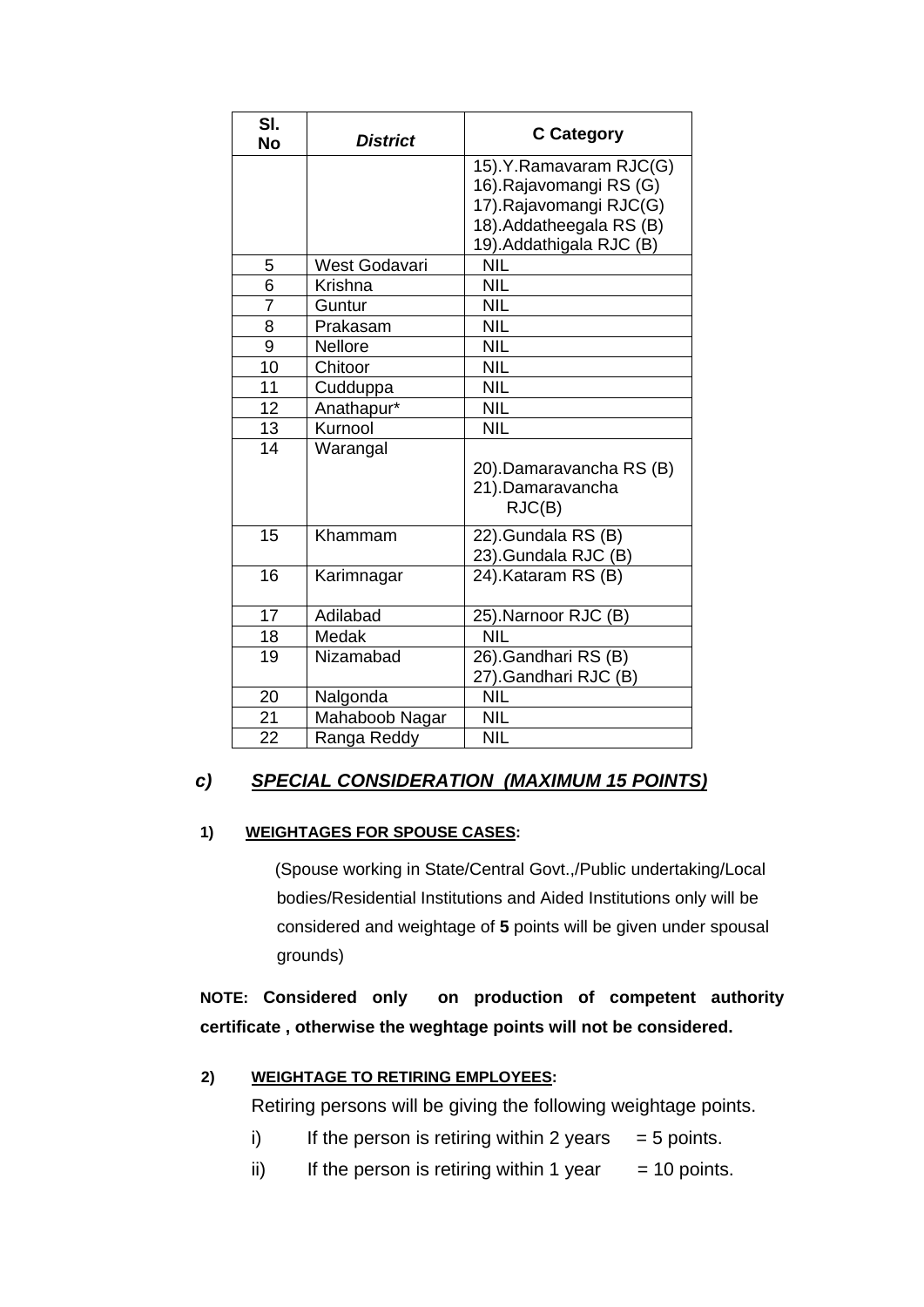#### **3) WEIGHTAGE FOR MEDICAL GROUNDS:**

The employee with the following Medical grounds for transfer the weightage of entitlement points will be given as shown below.

- $=5$  points i. On ground of serious illness of self or spouse (Heart surgery, Kidney transplant or Cancer)
- handicapped children metal and the settlement of the settlement of the settlement of the settlement of the set ii. For treatment of physically or mentally
- above handicap and the set of the set of the set of the set of the set of the set of the set of the set of the set of the set of the set of the set of the set of the set of the set of the set of the set of the set of the s iii. Physically handicapped employees with 40% and

**NOTE:-** A person can claim maximum 20 points under 9C.

#### *d) WEIGHTAGE FOR OUTSTANDING PROFESSIONAL CONTRIBUTION:*

A Weightage upto 5 points will be given to any candidate for his outstanding contribution to the profession by way of evolving innovative methods, in teaching process or he/she received prestigious award like **Best teacher** at National or State Level.

 ITDA, District Level.. 4 points State Level..................8 points National Level............10 Points

The outstanding professional contribution should relate to the period of stay i.e., 20 11-12 Academic year only.

#### *e) PARTICIPATION IN EXTRA-CURRICULAR ACTIVITIES*  $= 10$  Points.

#### **Non-academic participation:**

For the purpose of quantifying performance of an institution under Extra c urricular and Co-curricular activities, a maximum of (10) points shall be awarded to each employee working in an institution, provided the institution achieves the following:

- a) Sponsored not less than (5) children for Dist. level Science 5 Fair/ Sports/ Competitions in essay/ Elocution/ Seminars etc.
- b) Sponsored not less than (3) children for State level Science 8 fairs/ Sports/ competitions in Essay/ Elocution/ Seminars etc.
- $10$ c) Sponsored more than (2) children for National leve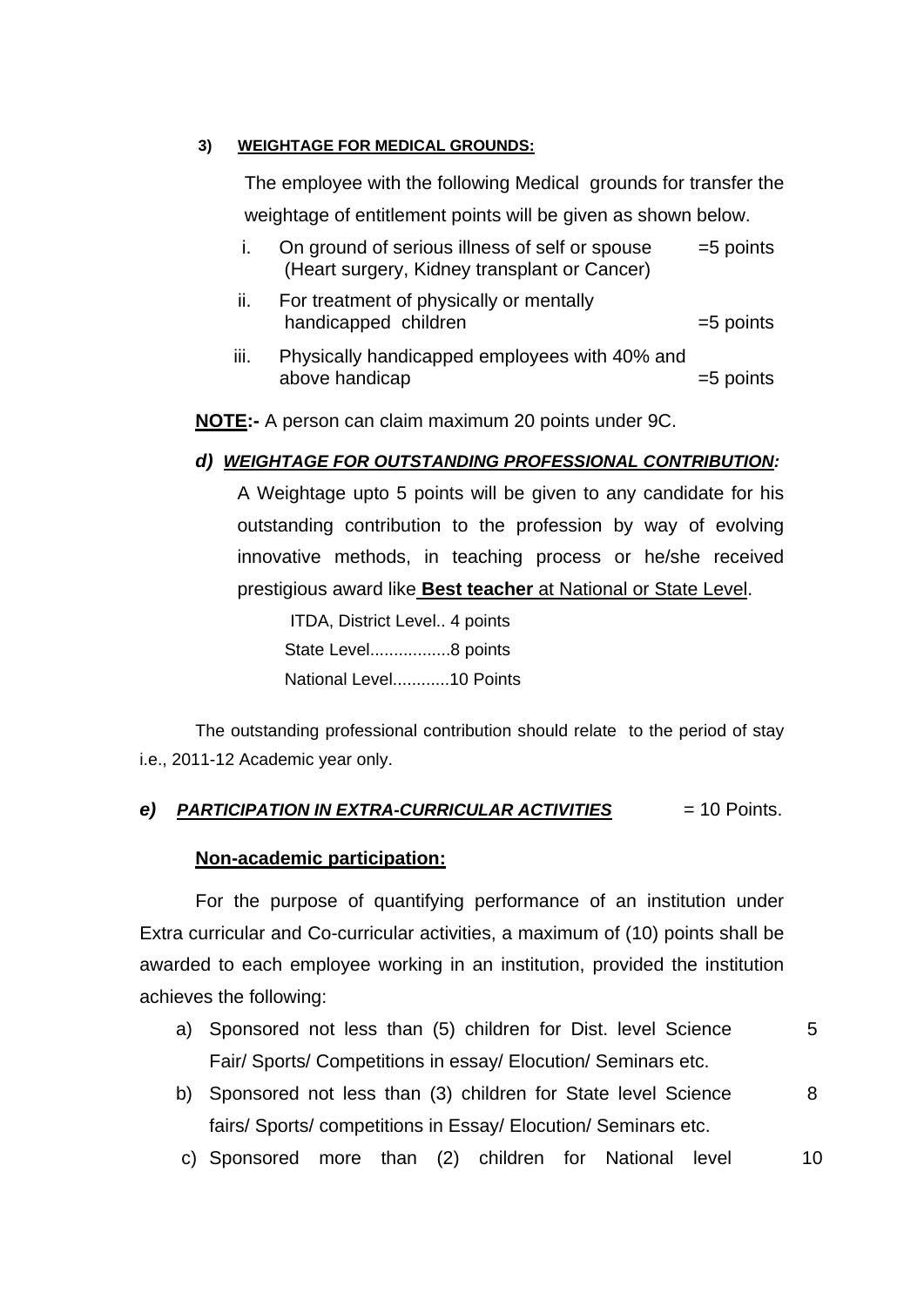competitions in Essay/ Elocution/ Seminars/ Science Fairs/ Sports etc.

**Note:** Only concerned subject teachers /Head of the Institutions are only eligible for allotment of marks.

#### *f)* **Achievements/Awards/Certification: Maximum 10 points**

 Maximum of 10 points will be awarded to each employee working in institutions provided the institution achieves the following:

- a) Prizes/ Merit certificates won by at least (3) students at Dist. 6 level Science Fair/ Sports/ Competitions in essay/ Elocution/ Seminars etc.
- b) Prizes/ Merit certificates won by at least  $(2)$  students at Min 4 State level Science fairs/ Sports/ competitions in Essay/ Elocution/ Seminars / Maths. Olympiad. Max -8
- c) Prizes/ Merit certificates won by at least (1) student at 10 National level competitions in Essay/ Elocution/ Seminars/ Science Fairs/ Sports /Maths. Olympiad..

#### *) SUBJECTIVE ASSESSMENT BY PRINCIPAL g* : **Maximum 10 points**

The Principal shall award a maximum of 10 entitlement points for the qualities of the employee of teaching and non-teaching such as:

- Punctuality & regularity, b) Performance of duties c) conduct of Seminars and extra curricular activities d) Discipline and e) Imitativeness.
- Regarding PETs/PDs a)Punctuality & regularity b) Performance of duties Yogasanas & evening PET classes d) maintenance f discipline and attendance to dining hall e) preparation of students for District level and State level sports and games competition.
- In respect of Non-teaching staff also the Principal shall award a maximum (10) marks taking the following points into consideration. A) Punctuality b) Regularity c) Performance of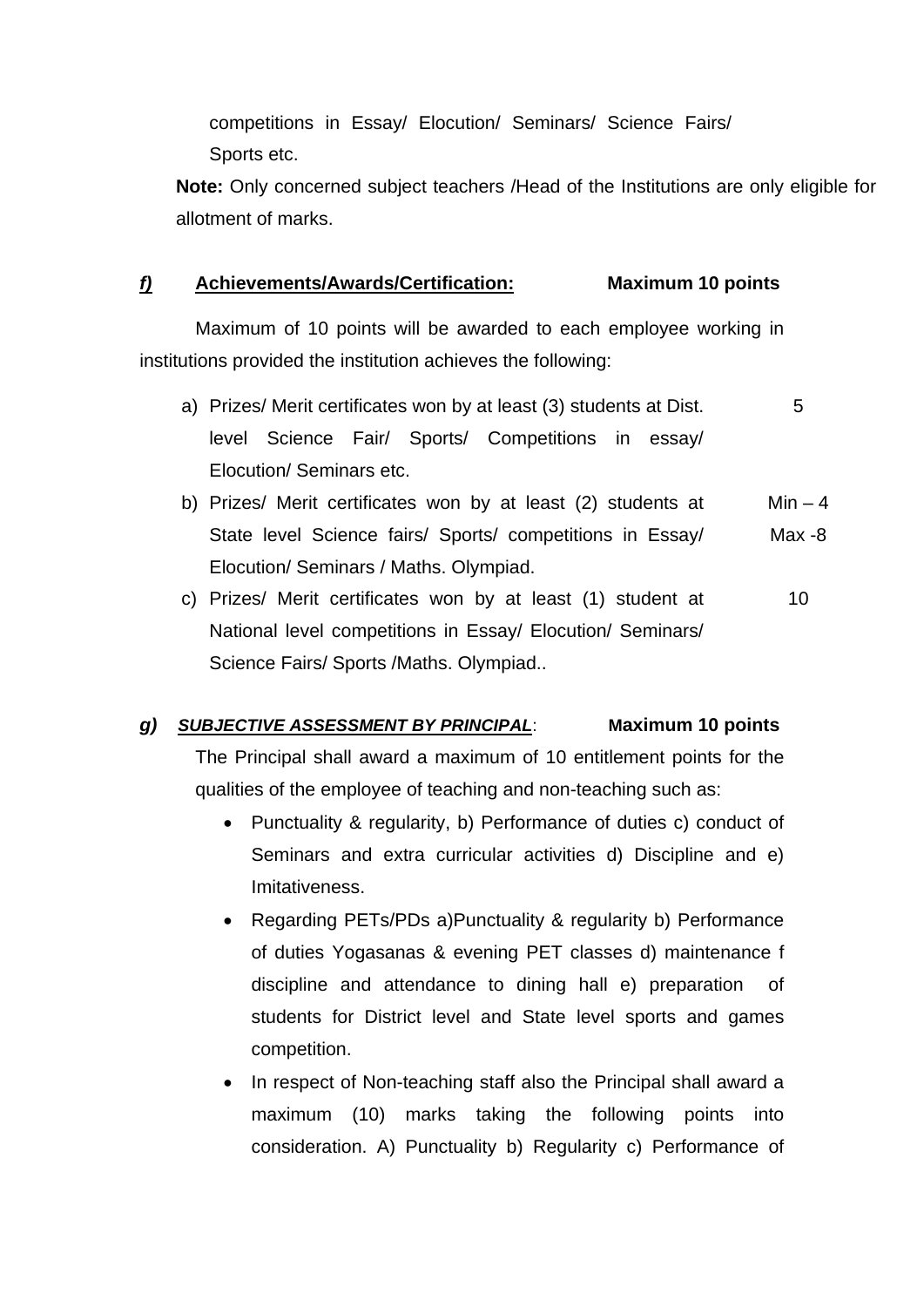duties d) proper maintenance of office records and files (in respect of ministerial staff) and e) Discipline.

• However the heads of the institutions should not award any mark under this item if any employee receives any adverse remarks from visiting/inspecting officer/Principal. In such a case the Principal should award (0) mark under this item.

**9 h)** Points will be awarded to J.L.s concerned provided the institution achieves ranks in EAMCET/IIT/NIT/Telugu Academy awards during the 2010- 11 academic year as detailed below:

## **i) EAMCET**

| <5000 rank -           | - 10 points  |
|------------------------|--------------|
| 5000 to 10,000 Rank    | $-05$ points |
| >10,000 to 15,000 Rank | - 03 points  |
| >15,000 to 20,000 rank | - 02 points. |

### **ii) I.I.T.**

| For each seat | - 10 points |
|---------------|-------------|
|               |             |

#### **iv) Telugu academic awards**

To Inter students (Telugu JLs) - 4 points per student - Max. (8) points.

**9.i) For unmarried women or widows** - 05 points

#### 10. **DISPLAY OF VACANCIES**:

All the clear and arising vacancies will be displayed

#### **11. TRANSFER OF PRINCIPALS OF APTWRS/ RJC:**

- (a) The same guidelines of teaching staff will be applicable except the quantitative and qualitative results and subjective assessment by Principal.
- (b) i) The results of X class in respect of schools  $X \&$  Inter II year in respect of URJCs and Intermediate II year of in respect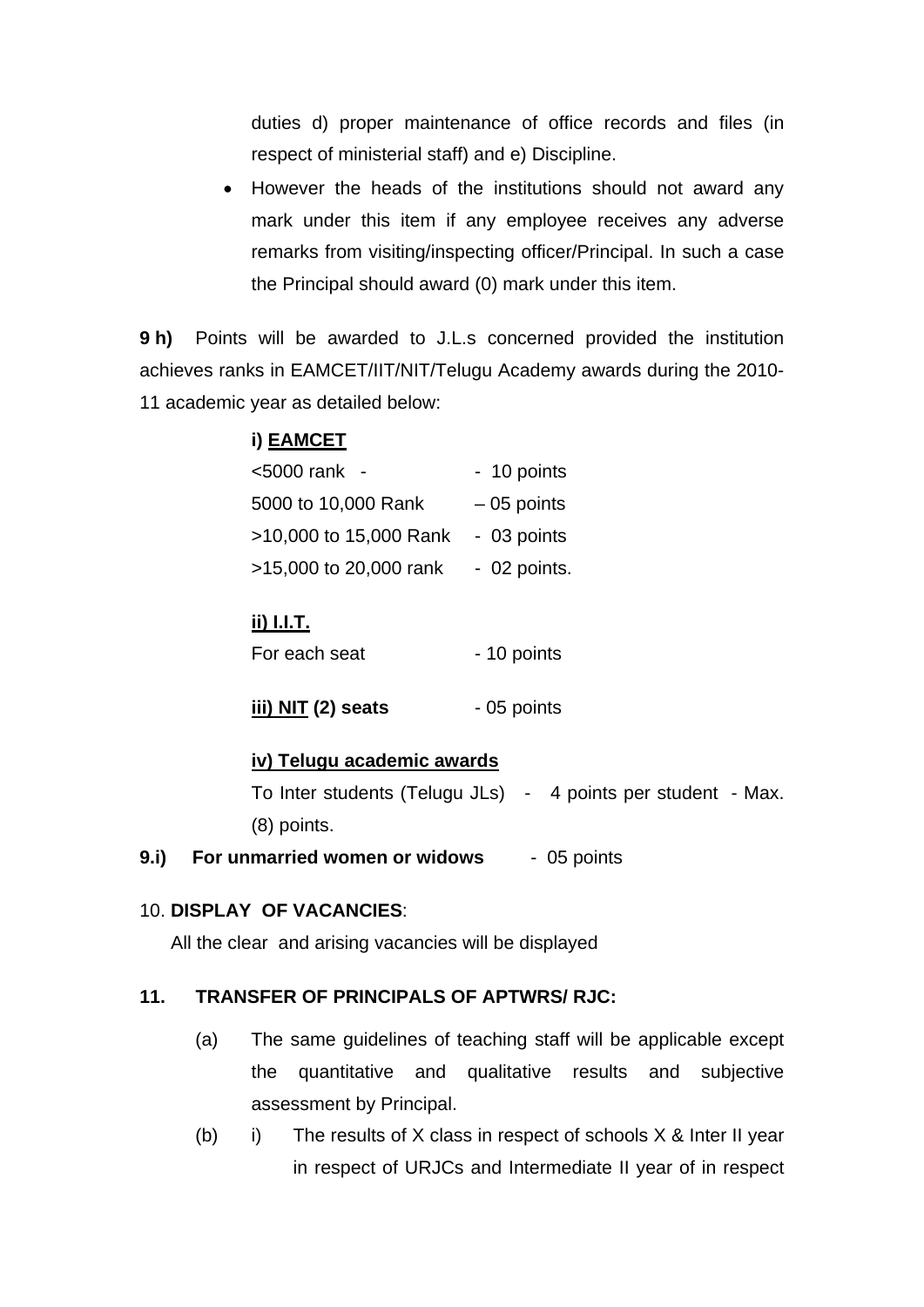of RJCs of previous academic year should be taken in to consideration for entitlement points under pass percentage and quality of results.

- ii) If any of these classes are not there in the school during the previous year, the results of next highest class should be taken into consideration.
- iii) The Project Officer, ITDA/ Secretary, Gurukulam shall award a maximum of 10 points under subjective assessment.

## **12. TRANSFER OF STAFF NURSE, ANM AND OTHER NON-TEACHING STAFF SHALL BE DONE AT THE DISTRICT LEVEL:**

 The same guide lines of teaching staff will be applicable except the entitlement points under professional performance (Para 9(a), (i) ,(ii), (d), (e) and (f).

| SI.            | Item                                                                          | <b>Maximum</b>             |
|----------------|-------------------------------------------------------------------------------|----------------------------|
| No.            |                                                                               | <b>Entitlement points.</b> |
| $\mathbf 1$    | Overall results                                                               | 10                         |
| $\overline{2}$ | Weightage for quality of results (Percentage)                                 | 10                         |
| $\overline{3}$ | Weightage for place of Stay for 'C' category<br>place only for this year only | 05                         |
| 4              | Special consideration (spouse,<br>Medical,<br>PHC)                            | 20                         |
| 5              | Weightage points for Out<br>Standing<br>professional contribution             | 10                         |
| 6              | Weightage points in extra curricular activities                               | 10                         |
| $\overline{7}$ | Weightage point for Achievements /Awards<br>etc.,                             | 10                         |
| 8              | Weightage points for Subject Assessment                                       | 10                         |
| 9              | Weightage points for unmarried women or<br>widow                              | 05                         |
| 10             | EAMCET/IIT/NIT/Telugu Academy awards                                          | 10 <sup>1</sup>            |
|                | <b>Total</b>                                                                  | 100                        |

### **ABSTRACT OF ITEM WISE ENTITLEMENT POINTS.**

 **Sd/- SECRETARY**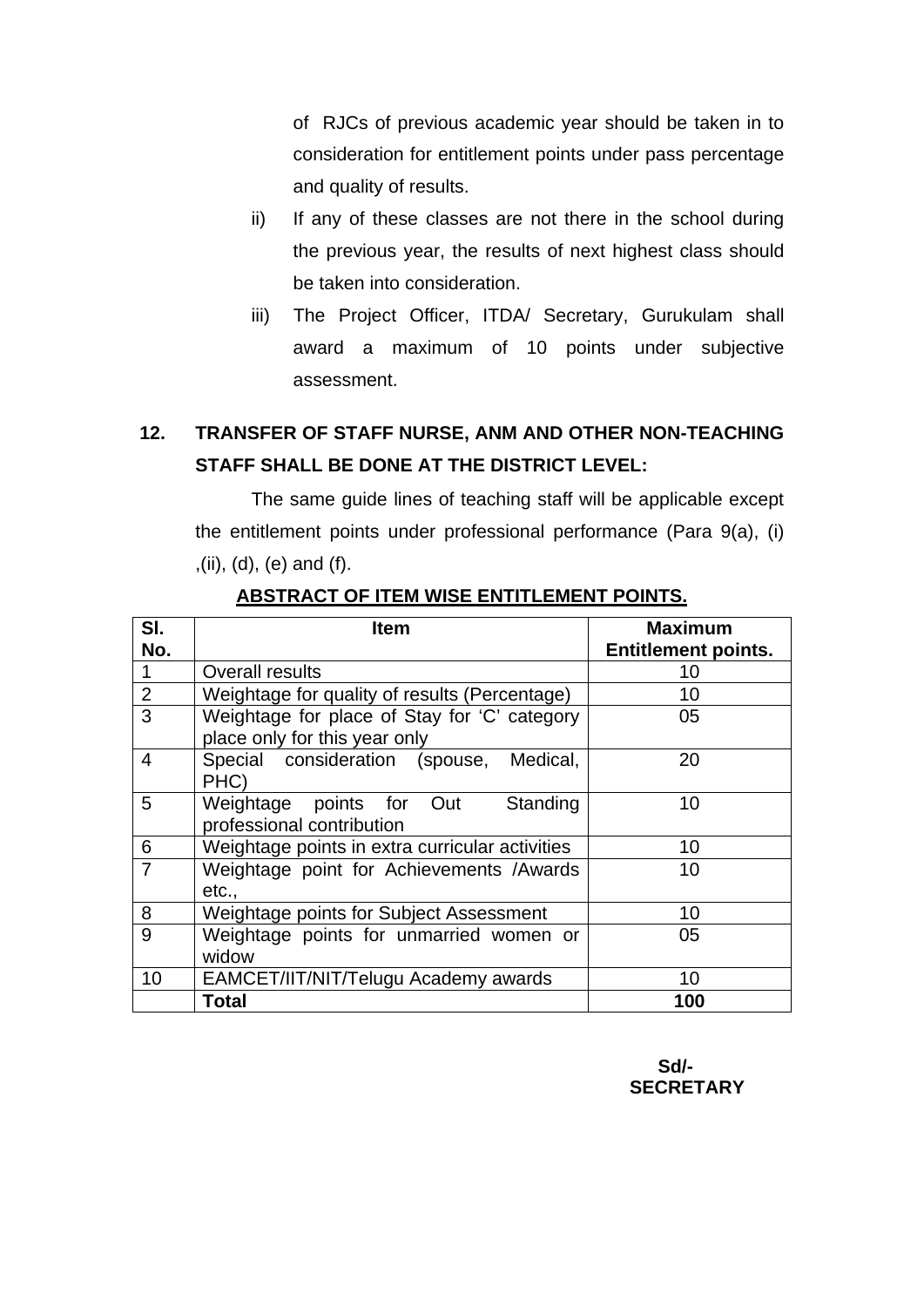#### **ANDHRA PRADESH TRIBAL WELFARE RESIDENTIAL EDUCATIONAL INSTITUTIONS SOCIETY, HYDERABAD**

#### **Application for Transfer for the year 2012**  $Part - A$

### **(To be filled in by the applicant) (Note: Read the transfer guide lines before filling the transfer application)**

| 1. Name of the applicant                                                                                                                                   |                                                                                        |        |                       |
|------------------------------------------------------------------------------------------------------------------------------------------------------------|----------------------------------------------------------------------------------------|--------|-----------------------|
| 2. Designation with subject                                                                                                                                |                                                                                        |        |                       |
|                                                                                                                                                            | 3. Category of transfer (Refer Para 2 of transfer guide lines:                         |        |                       |
|                                                                                                                                                            | 4. Date of Birth                                                                       | :      |                       |
|                                                                                                                                                            | 5. Age as on 31 <sup>st</sup> May                                                      | :Years | Months<br>Days        |
| 6.                                                                                                                                                         | a) Sex.                                                                                |        | Male / Female         |
|                                                                                                                                                            | b) Marital Status                                                                      |        | : Married / Unmarried |
| 7.                                                                                                                                                         | a) Native District                                                                     |        |                       |
|                                                                                                                                                            | b) Native Revenue Division                                                             |        |                       |
|                                                                                                                                                            | c) Native Mandal                                                                       |        |                       |
| 8.                                                                                                                                                         | a) Zone to which allotted in case of Zonal Posts                                       |        |                       |
|                                                                                                                                                            | b) Dist. to which allotted in case of Dist. Posts                                      |        |                       |
|                                                                                                                                                            | 9. Date of Joining in the present cadre                                                |        |                       |
| 10. Seniority number in the present cadre in the seniority<br>List of Gurukulam.                                                                           |                                                                                        |        |                       |
| 11. a) Present place of working<br>b) Mention the place of work whether the individual<br>working in 'C' category<br>(It is applicable for this year only) |                                                                                        |        | $\mathsf{C}$          |
| 12. Date of Joining in the present station                                                                                                                 |                                                                                        |        |                       |
|                                                                                                                                                            | 13. Period of stay at the present station as on $31st$ May:<br>(Including all cadres). | Years  | Months<br>Days        |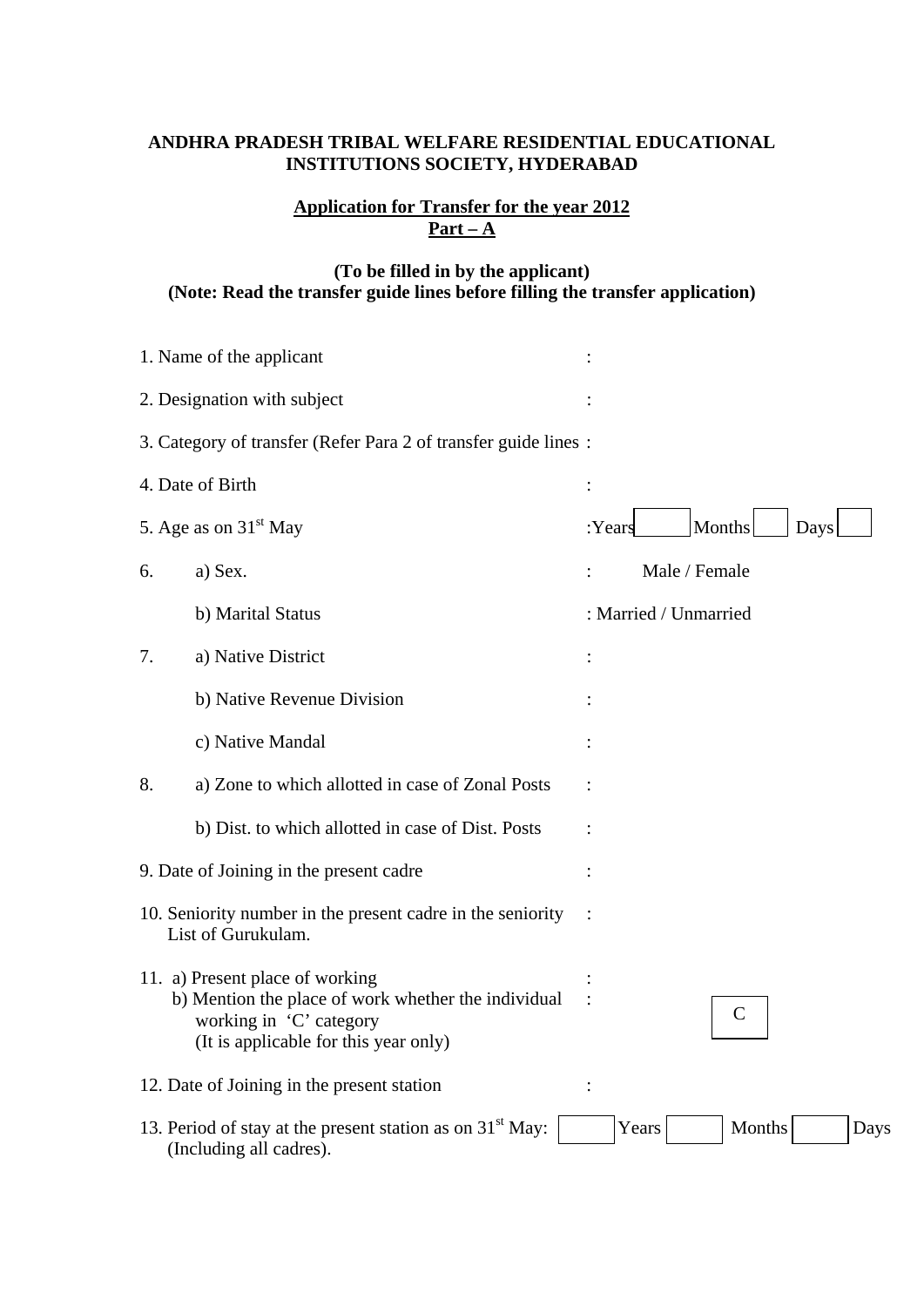| 14. Whether spouse is an employee in APTWREIS                                                                                                                                                                                            |                | Yes / No  |      |  |
|------------------------------------------------------------------------------------------------------------------------------------------------------------------------------------------------------------------------------------------|----------------|-----------|------|--|
| 15. Whether spouse is an employee in other Organisation<br>(Govt. Central / State/ Local Bodies/ Public Sector<br>/ Aided Institution).                                                                                                  | $\mathbb{R}^2$ | Yes / No  |      |  |
| 16. The place where the spouse is working and its category:<br>As per guidelines (Refer Para 3)<br>Spouse certificate from the employee shall be enclosed<br>duly certified by the Head of the Institution.                              |                |           |      |  |
| 17. Whether the employee is suffering from any of the<br>Following Chronic ailments i.e., Heart Disease /Surgery<br>Kidney Transplantation/ Cancer.<br>If yes certificate may be furnished by the Competent<br>Authority.                |                | Yes / No. |      |  |
| 18. Whether the employee is at the edge of retirement i.e., :<br>Below 2 years.                                                                                                                                                          |                | Yes / No  |      |  |
| If yes date of retirement                                                                                                                                                                                                                | $:$ Day        | Month     | Year |  |
| 19. State whether the employee is                                                                                                                                                                                                        |                |           |      |  |
| a) Physical handicapped with 40% and above handicap: Yes / No<br>Certificate to be produced duly attested by the<br>Head of the Institution.                                                                                             |                |           |      |  |
| 20. State whether the employee has physically or mentally :<br>Handicapped children for whom treatment is necessary                                                                                                                      |                | Yes / No  |      |  |
| 21. Whether the employee has made any out standing<br>Professional contribution i.e., innovative methods of<br>Teaching, awards etc., during the period of stay in the<br>Present station (Furnish details).                             |                |           |      |  |
| 22. Whether the employee participated in extra curricular<br>Activities during the period of stay in the present station<br>(give details)                                                                                               |                |           |      |  |
| 23. Justification by the Principal for his assessment of the :<br>Employee (Refer Para 9 f of transfer guide lines).                                                                                                                     |                |           |      |  |
| 1. If response is "Yes" for item Nos. 15, 17, 19, 20, 21 and 22 Certificates are<br>Note:<br>to be enclosed for Evidence.<br>2. Strike off which ever is not applicable in the case of items at Sl. Nos. 6, 14, 15,<br>17, 18, 19 and 20 |                |           |      |  |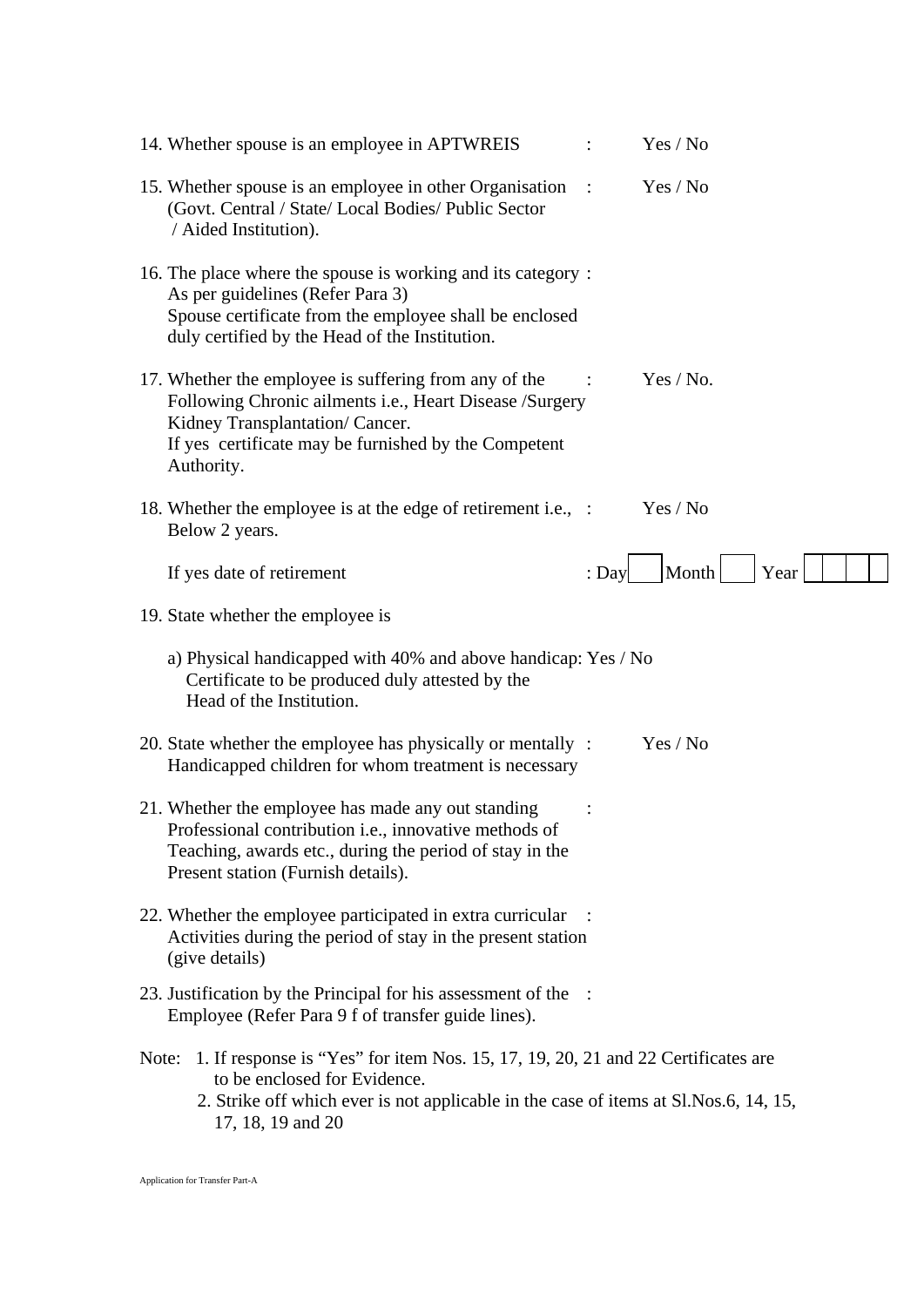#### **PART – B**

#### **(Calculation of Entitlement Points)**

## **The Entitlement Points accrued by the individual as per transfer guide lines, In case of Principals: (College and School)**

1) a) Over all pass percentage (Refer Para 11 of Transfer guide lines).

| S.No. | <b>Class</b>  | No.of students appeared for Public/<br><b>Annual Exam</b> | <b>No.of students passed</b> |
|-------|---------------|-----------------------------------------------------------|------------------------------|
|       |               |                                                           |                              |
|       | VH            |                                                           |                              |
|       |               |                                                           |                              |
|       | II year Inter |                                                           |                              |
|       | <b>Total:</b> |                                                           |                              |

Overall percentage of passes 
$$
\int \frac{\text{Total of column 4 x 100}}{\text{Total of column 3}} =
$$

Entitlement Points secured from the over all percentage of passes  $\vert$  **10 10** (Refer frequency table in Para 9(a) (i) of transfer guide lines.

b) Mean Score (Subject average Marks including the marks of failed students). (Refer Para 11 of transfer guide lines).

| Sl.<br>N <sub>o</sub> | Class    |            | Subject average marks of all subjects |               |               |               |  |                       | Average<br>marks of all<br>subjects |
|-----------------------|----------|------------|---------------------------------------|---------------|---------------|---------------|--|-----------------------|-------------------------------------|
|                       |          |            | Subject(1)                            | Subject $(2)$ | Subject $(3)$ | Subject $(4)$ |  | Subject(5) Subject(6) |                                     |
|                       | VII      |            |                                       |               |               |               |  |                       |                                     |
|                       | X        |            |                                       |               |               |               |  |                       |                                     |
| 3                     | II Inter | <b>MPC</b> |                                       |               |               |               |  |                       |                                     |
|                       |          | Bi.P.C     |                                       |               |               |               |  |                       |                                     |
|                       |          | C.E.C      |                                       |               |               |               |  |                       |                                     |
|                       |          | H.E.C      |                                       |               |               |               |  |                       |                                     |

Average marks of all subjects of all classes in the above table  $=$ (i.e., average of last column)

Entitlement Points secured basing on the Average marks : of all subjects of all classes. Points Secured **Maximum**

(Refer frequency table given in Para 9 a (ii) of transfer guide lines.)

Points Secured **Maximum**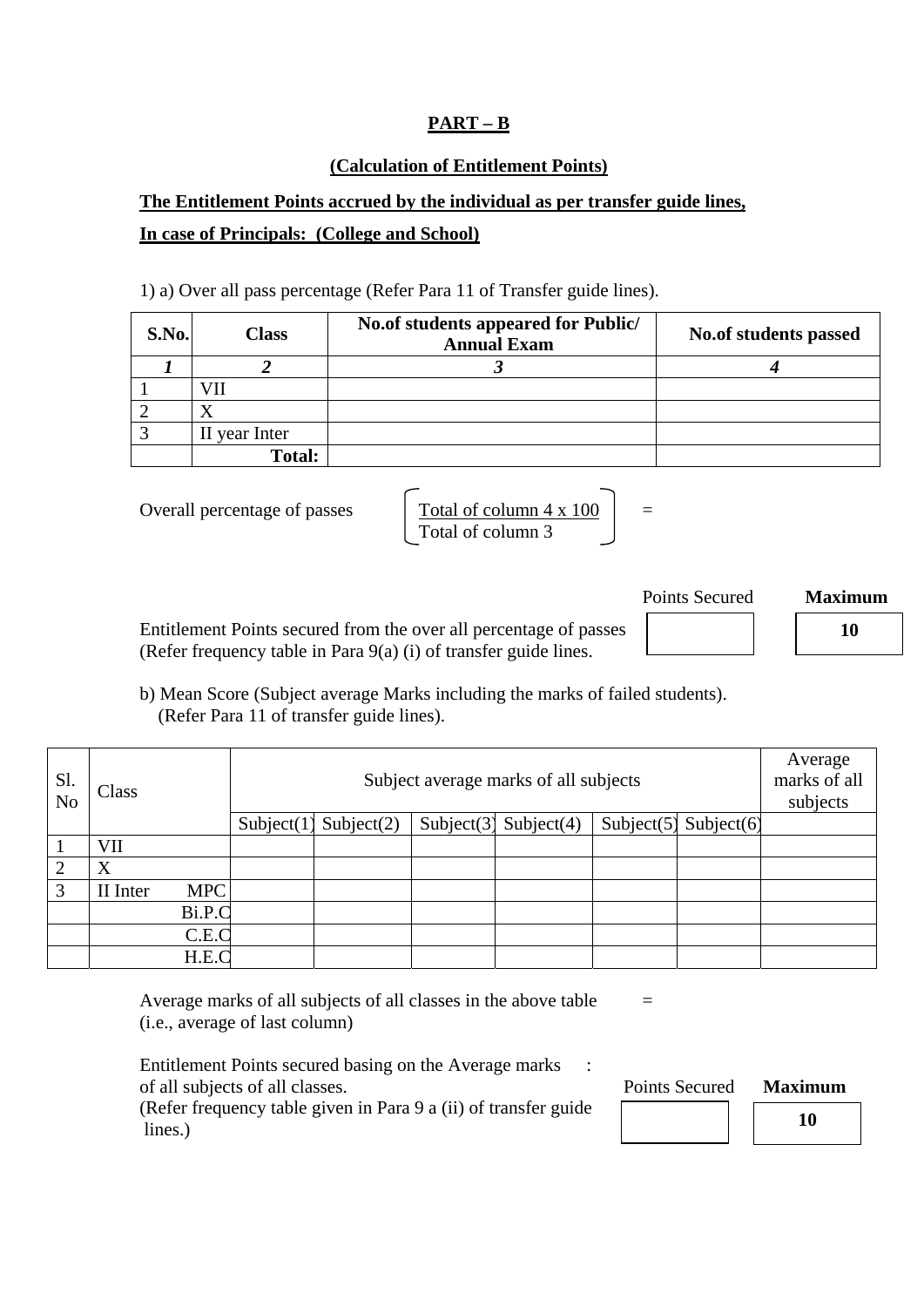### **In case of teachers: (weightage for quality of Results)**

c) Entitlement Points for over all pass percentage.

| <b>SI</b><br>N <sub>0</sub> | <b>Class &amp; Section</b><br>taught by the<br>teacher | <b>Subject</b><br>taught | No.of students appeared<br>for Public/Annual Exam                    | No.of students passed |                |
|-----------------------------|--------------------------------------------------------|--------------------------|----------------------------------------------------------------------|-----------------------|----------------|
|                             | $\overline{2}$                                         | 3                        | 4                                                                    | 5                     |                |
|                             |                                                        |                          |                                                                      |                       |                |
| $\overline{2}$              |                                                        |                          |                                                                      |                       |                |
| 3                           |                                                        |                          |                                                                      |                       |                |
| $\overline{4}$              |                                                        |                          |                                                                      |                       |                |
| 5                           |                                                        |                          |                                                                      |                       |                |
| 6                           |                                                        |                          |                                                                      |                       |                |
| 7                           |                                                        |                          |                                                                      |                       |                |
|                             |                                                        | <b>Total</b>             |                                                                      |                       |                |
|                             | Overall percentage of passes                           |                          | Total of column 5 x 100<br>Total of column 4                         | $=$                   |                |
|                             |                                                        |                          |                                                                      | <b>Points Secured</b> | <b>Maximum</b> |
|                             |                                                        |                          | Eatitlement Deinte convert from the over all negociations of persons |                       | 1 A            |

Entitlement Points secured from the over all percentage of passes **10 10 10** (Refer marks frequency table given in Para 9 a (i) of transfer guide lines).

#### d) **Entitlement points for quality of results (Subject Average Marks)**

| <b>Sl</b><br>N <sub>0</sub> | <b>Class &amp; Section</b><br>taught by the teacher | Subject taught | Average marks in the subject<br>including the marks of failed<br>students |
|-----------------------------|-----------------------------------------------------|----------------|---------------------------------------------------------------------------|
|                             |                                                     | 2              |                                                                           |
|                             |                                                     |                |                                                                           |
|                             |                                                     |                |                                                                           |
|                             |                                                     |                |                                                                           |
|                             |                                                     |                |                                                                           |
|                             |                                                     |                |                                                                           |
|                             |                                                     |                |                                                                           |

Average marks from the last column =

| Entitlement Points secured from over all average                        | Points Secured | <b>Maximum</b> |
|-------------------------------------------------------------------------|----------------|----------------|
| Marks of all classes taught by the teacher                              |                | 10             |
| (Refer frequency table given in Parra 9 a (ii) of transfer guidelines)  |                |                |
|                                                                         |                |                |
| 2) Entitlement Points for stay in the present station of category $(C)$ |                |                |
| (Refer Para 9 b of transfer guide lines) under request transfer,        |                | 05             |
| Compulsory, and Exceptional transfers.                                  |                |                |